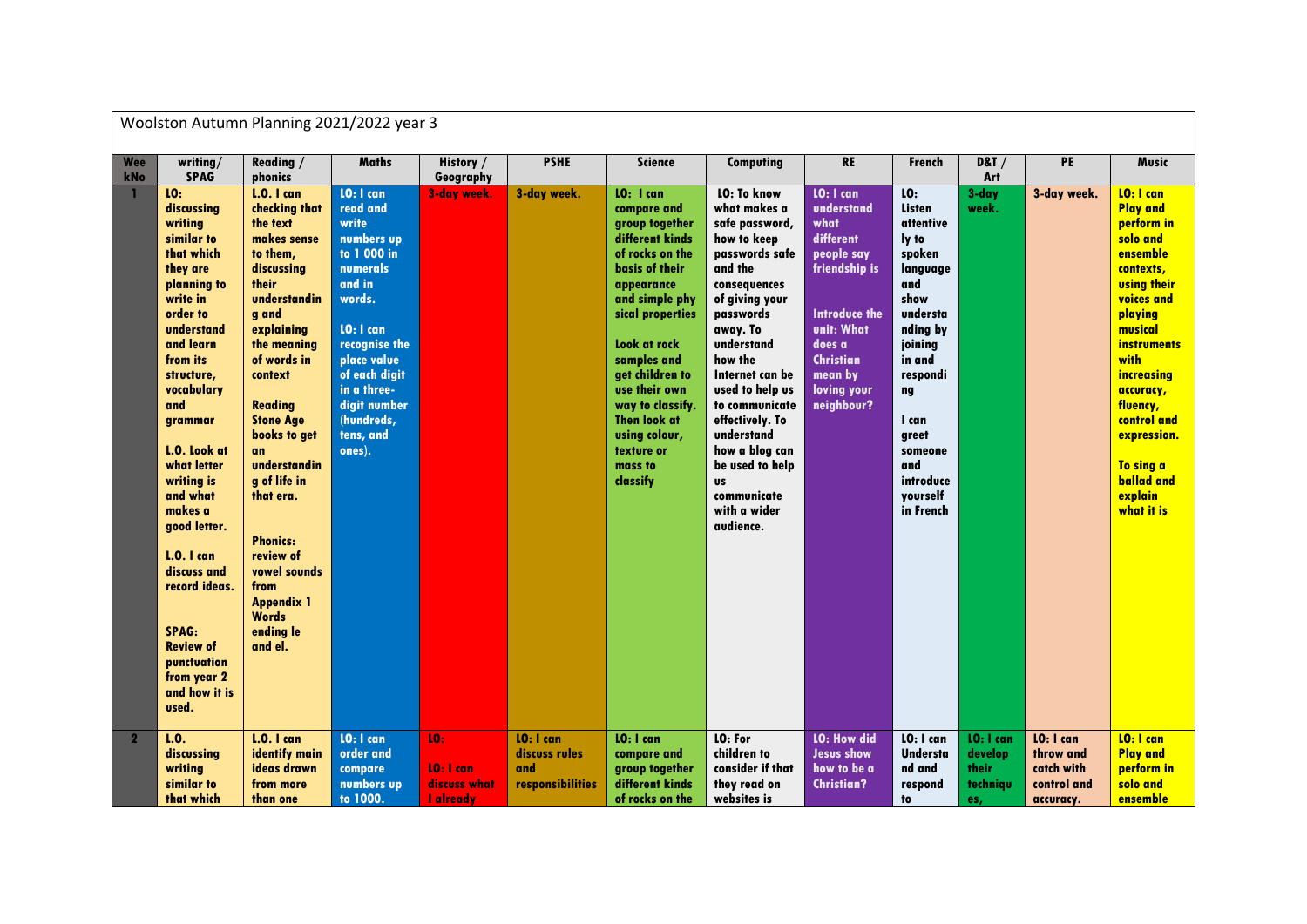|                | they are<br>planning to<br>write in<br>order to<br>understand<br>and learn<br>from its<br>structure,<br>vocabulary<br>and<br>grammar<br><b>L.O.</b> I can<br>write a letter<br>telling what<br>life is like in<br>the Stone<br>Age.<br><b>L.O.</b> I can<br>discuss and<br>record ideas.<br><b>Research</b><br>material<br>about the<br><b>Stone age</b><br>and life in<br>the stone<br>age era.<br><b>Use the</b><br>information<br>to write a<br><b>letter</b><br><b>SPAG: Use of</b><br>commas | paragraph<br>and<br>summarising<br>these.<br><b>Check</b><br>understand<br>of what has<br>been read in<br>non-fiction<br>books about<br>the Stone<br>age.<br><b>Phonics:</b><br>Adding ed,<br>er, est, ing to<br>root words | <b>LO: I can find</b><br>10 or 100<br>more or less<br>than a given<br>number.                                       | know and<br>what I want<br>to learn<br>about Cave<br>Men.<br><b>Creating our</b><br>independent<br>and group<br><b>KWL</b> charts<br>based<br>around the<br>stone age. | for my class to<br>follow.<br><b>Coming up with</b><br>a fair class<br>charter with<br>how we are<br>going to<br>behave. | basis of their<br>appearance<br>and simple phy<br>sical properties<br>Look at the<br>names of the<br>rock families<br>and see how<br>they are<br>formed. | true? To look<br>at some 'spoof'<br>websites. To<br>create a 'spoof'<br>webpage. To<br>think about<br>why these sites<br>might exist<br>and how to<br>check that the<br>information is<br>accurate | <b>To learn</b><br>values from<br>a Bible story.<br><b>Zaccheus</b><br>Luke 19:1-10                                        | written<br>language<br>from a<br>variety<br>of<br>authentic<br>source<br>I can use<br>the<br>correct<br><b>French</b><br>greeting<br>for the<br>time of<br>day | <b>including</b><br><b>their</b><br>control<br>and their<br>use of<br>material<br>s.<br>I can<br>recognis<br>e and<br>draw<br>simple<br>geometri<br>c shapes<br>found in<br>everyday<br>objects. | <b>Netball</b>                                                                               | contexts,<br><b>using their</b><br>voices and<br>playing<br>musical<br><i>instruments</i><br>with<br>increasing<br>accuracy,<br>fluency,<br>control and<br>expression<br>To be able to<br>perform a<br><b>ballad with</b><br><b>an</b><br>understandi<br>ng of style |
|----------------|---------------------------------------------------------------------------------------------------------------------------------------------------------------------------------------------------------------------------------------------------------------------------------------------------------------------------------------------------------------------------------------------------------------------------------------------------------------------------------------------------|-----------------------------------------------------------------------------------------------------------------------------------------------------------------------------------------------------------------------------|---------------------------------------------------------------------------------------------------------------------|------------------------------------------------------------------------------------------------------------------------------------------------------------------------|--------------------------------------------------------------------------------------------------------------------------|----------------------------------------------------------------------------------------------------------------------------------------------------------|----------------------------------------------------------------------------------------------------------------------------------------------------------------------------------------------------|----------------------------------------------------------------------------------------------------------------------------|----------------------------------------------------------------------------------------------------------------------------------------------------------------|--------------------------------------------------------------------------------------------------------------------------------------------------------------------------------------------------|----------------------------------------------------------------------------------------------|----------------------------------------------------------------------------------------------------------------------------------------------------------------------------------------------------------------------------------------------------------------------|
| 3 <sup>1</sup> | $L.0.$ in non-<br>narrative<br>material,<br>using simple<br>organisation<br>al devices<br>[for<br>example,<br>headings                                                                                                                                                                                                                                                                                                                                                                            | $L.0.1$ can<br>retrieve and<br>record<br>information<br>from non-<br>fiction<br>books.                                                                                                                                      | LO: I can<br>identify,<br>represent<br>and estimate<br>numbers<br><b>using</b><br>different<br>representatio<br>ns. | <b>LO: To ask</b><br>questions<br>about<br>periods from<br>the past. To<br>generate<br><b>avestions</b>                                                                | LO: I can<br>identify<br><i>achievements</i><br>and suggest<br>how my actions<br>will help me<br>achieve.                | $10:1$ can<br>compare and<br>group together<br>different kinds<br>of rocks on the<br>basis of their<br>appearance<br>and simple phy                      | <b>LO: To learn</b><br>about the<br>meaning of age<br>restrictions<br>symbols on<br>digital media<br>and devices. To<br>discuss why<br><b>PEGI</b>                                                 | <b>L.O.: LO: How</b><br>did Jesus<br>show how to<br>be a<br><b>Christian?</b><br>To learn<br>values from<br>a Bible story. | LO:<br><b>Engage</b><br>in<br>conversa<br>tions,<br>ask and<br>answer<br>question                                                                              | <b>10: 1 can</b><br>improve<br>their<br>mastery<br>of Art<br>and<br>design<br>techniqu<br>es,                                                                                                    | LO: I can<br>follow the<br>rules of the<br>game and<br>play fairly.<br>LO: I can<br>maintain | LO: I can<br><b>Play and</b><br>perform in<br>solo and<br>ensemble<br>contexts,<br><b>using their</b><br>voices and<br>playing                                                                                                                                       |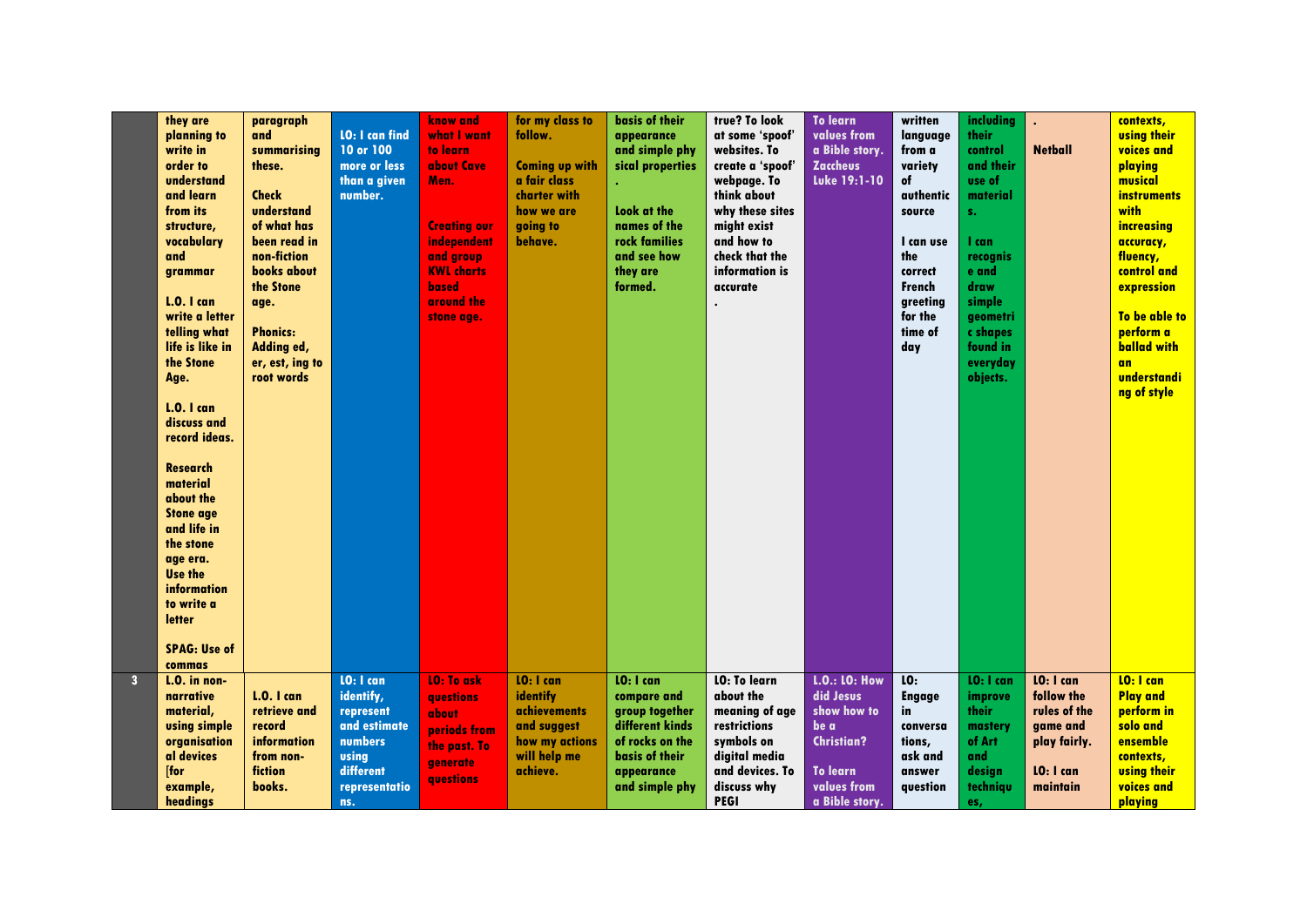|   | and sub-<br>headings]<br>LO: I can<br>write<br>instructions<br>for how to<br>make<br>different<br><b>Stone Age</b><br>inventions<br>including<br>weaponry<br>and fire.<br><b>SPAG: Use of</b><br>time<br>connectives                         | <b>Use contents</b><br>and index as<br>ways to find<br>information<br>efficiently.<br><b>Phonics:</b><br>Adding ed,<br>er, est, ing<br>to root<br>words                                                                                                    | LO: I can<br>count from 0<br>in multiples<br>of 4, 8, 50<br>and 100.<br>LO: I can<br>solve number<br>and practical<br>problems<br>that involve<br>all of the<br>above and<br>with<br>increasingly<br>large<br>positive<br>numbers. | <b>10: I can ask</b><br>and answer<br>if The<br><b>Flintstones</b><br>were like<br>real<br>cavemen.<br><b>Children</b><br>watch an<br>episode of<br>'The<br><b>Flintstones'</b><br>and discuss<br>whether it is<br>factual or<br>fiction.<br><b>Create title</b><br>page of unit<br>of work. | <b>Reflecting upon</b><br>my own<br><i>achievements</i><br>in life.                                                                                                 | sical properties<br><b>Carry out an</b><br>investigation<br>to look at<br>whether all<br>rocks are as<br>hard as each<br>other.                                                                                                                                                   | restrictions<br>exist. To know<br>where to turn<br>for help if they<br>see<br>inappropriate<br>content or have<br>inappropriate<br>contact from<br>others                                                                                                             | <b>Zaccheus</b><br>Luke 19:1-10                                                                                                                                                                                  | I can ask<br>and<br>answer a<br>avestion<br>about<br>feelings<br>in<br>French.                                                                                                | including<br>drawing,<br>painting<br>and<br>sculpture<br>with a<br>range of<br>material<br>s [for<br>example<br>, pencil,<br>charcoal.<br>paint,<br>clay]<br>l can<br>recognis<br>e and<br>apply<br>geometr<br>y when<br>drawing | possession<br>of a ball.<br>(netball)                                       | musical<br><i><b>instruments</b></i><br>with<br>increasing<br>accuracy,<br>fluency,<br>control and<br>expression<br>To be able to<br>perform a<br><b>ballad with</b><br><b>an</b><br>understandi<br>ng of style |
|---|----------------------------------------------------------------------------------------------------------------------------------------------------------------------------------------------------------------------------------------------|------------------------------------------------------------------------------------------------------------------------------------------------------------------------------------------------------------------------------------------------------------|------------------------------------------------------------------------------------------------------------------------------------------------------------------------------------------------------------------------------------|----------------------------------------------------------------------------------------------------------------------------------------------------------------------------------------------------------------------------------------------------------------------------------------------|---------------------------------------------------------------------------------------------------------------------------------------------------------------------|-----------------------------------------------------------------------------------------------------------------------------------------------------------------------------------------------------------------------------------------------------------------------------------|-----------------------------------------------------------------------------------------------------------------------------------------------------------------------------------------------------------------------------------------------------------------------|------------------------------------------------------------------------------------------------------------------------------------------------------------------------------------------------------------------|-------------------------------------------------------------------------------------------------------------------------------------------------------------------------------|----------------------------------------------------------------------------------------------------------------------------------------------------------------------------------------------------------------------------------|-----------------------------------------------------------------------------|-----------------------------------------------------------------------------------------------------------------------------------------------------------------------------------------------------------------|
| 4 | $L.0.$ in non-<br>narrative<br>material,<br>using simple<br>organisation<br>al devices<br>[for<br>example,<br>headings<br>and sub-<br>headings]<br>LO: I can<br>write<br>instructions<br>for how to<br>make<br>different<br><b>Stone Age</b> | <b>L.O.</b> I can<br>retrieve and<br>record<br>information<br>from non-<br>fiction<br>books.<br><b>Use contents</b><br>and index as<br>ways to find<br>information<br>efficiently.<br><b>Phonics:</b><br>The $/i$ :/<br>sound spelt<br>-ey and<br>plurals. | LO: I can tell<br>and write the<br>time from an<br>analogue<br>clock,<br>including<br><b>using Roman</b><br>numerals<br>from I to XII,<br>and 12-hour<br>and 24-hour<br>clocks.                                                    | LO: I can<br>begin to<br>understand<br>evolution<br><b>Art: to make</b><br>careful<br>observationa<br><b>I</b> drawings<br>from<br><b>LO: How do</b><br>cavemen<br><b>look</b><br>different to<br>modern<br>people?<br>$10:1$ can<br>think of<br>questions                                   | LO: I can<br>identify<br>personal goals<br>and suggest<br>actions I can<br>take to achieve<br>them.<br><b>Setting</b><br>ourselves high<br>aspirations for<br>life. | LO: I can<br>describe<br>in simple terms<br>how fossils are<br>formed when<br>things that<br>have lived are<br>trapped<br>within rock.<br>Look at<br>examples of<br>fossils from<br>our samples<br>and pictures of<br>fossils to help<br>understand<br>how fossils are<br>formed. | <b>LO: To review</b><br>coding<br>vocabulary that<br>relates to<br>Object, Action,<br><b>Output, Control</b><br>and Event. • To<br>use 2Chart to<br>represent a<br>sequential<br>program<br>design. • To<br>use the design<br>to write the<br>code for the<br>program | <b>LO: In what</b><br>way might<br>being a<br><b>Christian</b><br>make a<br>difference to<br>the way a<br>person treats<br>others?<br>To recognise<br>how a<br><b>Christian</b><br>puts beliefs<br>into actions. | LO:<br><b>Explore</b><br>the<br>patterns<br>and<br>sounds<br>of<br>language<br>through<br>songs<br>and<br>rhymes<br>I can<br>perform<br>a finger<br>rhyme in<br><b>French</b> | 10:1<br>canimpr<br>ove their<br>mastery<br>of Art<br>and<br>design<br>techniqu<br>es,<br>including<br>drawing,<br>painting<br>and<br>sculpture<br>with a<br>range of<br>material<br>s [for<br>example<br>pencil,                 | LO: I can<br>pass to team<br>mates at<br>appropriate<br>times.<br>(netball) | $10:1$ can<br>Improvise<br>and compose<br>music for a<br>range of<br>purposes<br><b>using the</b><br>inter-related<br>dimensions<br>of music<br>To write the<br><b>Ivrics for a</b><br>ballad                   |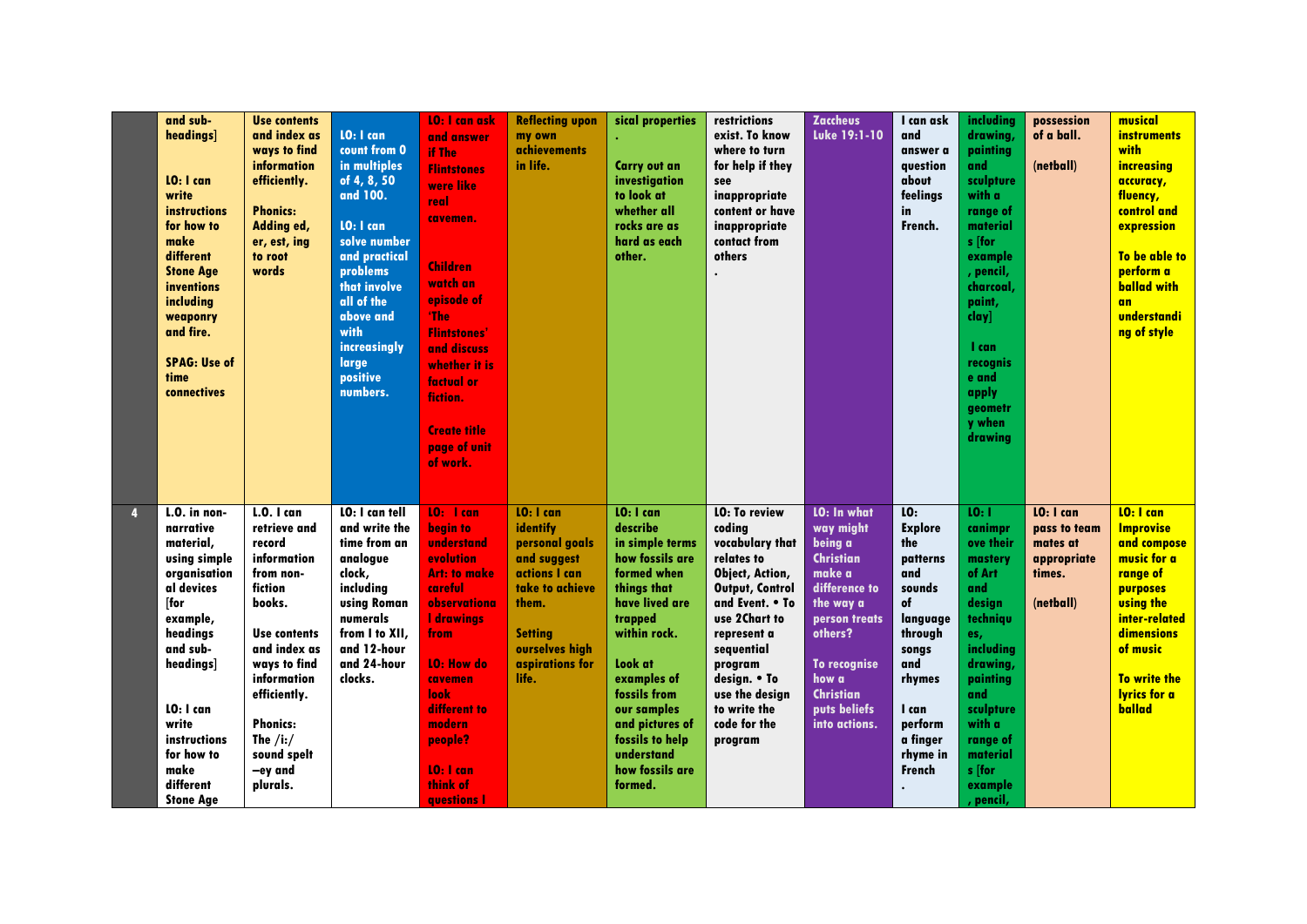| inventions          |  | would ask a        | <b>Make some</b> |  | charcoal, |  |
|---------------------|--|--------------------|------------------|--|-----------|--|
| including           |  | caveman.           | clay fossils.    |  | paint,    |  |
| weaponry            |  |                    |                  |  | clay]     |  |
| and fire.           |  |                    |                  |  |           |  |
|                     |  |                    |                  |  | I can     |  |
| <b>SPAG: Use of</b> |  |                    |                  |  | recognis  |  |
| prepositions.       |  |                    |                  |  | e and     |  |
|                     |  | <b>Children</b>    |                  |  | apply     |  |
|                     |  | create             |                  |  | geometr   |  |
|                     |  | questions          |                  |  | y when    |  |
|                     |  | that they          |                  |  | drawing   |  |
|                     |  | would like to      |                  |  |           |  |
|                     |  | ask a              |                  |  |           |  |
|                     |  | caveman.           |                  |  |           |  |
|                     |  |                    |                  |  |           |  |
|                     |  | <b>Hot seating</b> |                  |  |           |  |
|                     |  | <b>characters</b>  |                  |  |           |  |
|                     |  | and act in         |                  |  |           |  |
|                     |  | role as a          |                  |  |           |  |
|                     |  | caveperson         |                  |  |           |  |
|                     |  | to answer          |                  |  |           |  |
|                     |  | some               |                  |  |           |  |
|                     |  | questions.         |                  |  |           |  |
|                     |  |                    |                  |  |           |  |
|                     |  |                    |                  |  |           |  |
|                     |  |                    |                  |  |           |  |
|                     |  |                    |                  |  |           |  |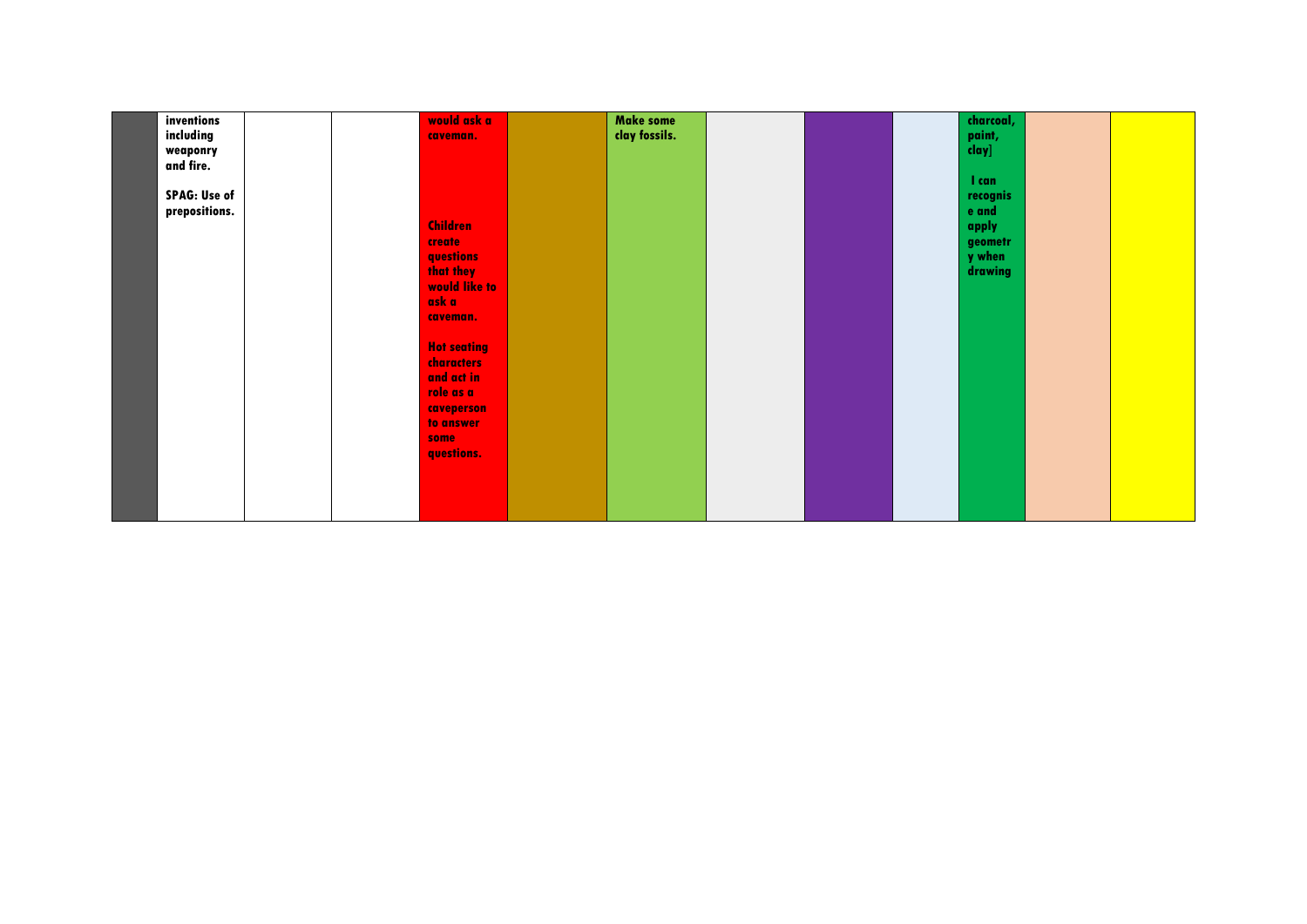| 5 <sup>1</sup> | LO: I can in       | LO: I can       | LO: I can add        | LO: I can             | <b>LO: I can learn</b>  | LO: I can           | <b>LO: To review</b>   | <b>LO: How did</b>   | LO: I can | LO: I can        | LO: I can    | LO: I can           |
|----------------|--------------------|-----------------|----------------------|-----------------------|-------------------------|---------------------|------------------------|----------------------|-----------|------------------|--------------|---------------------|
|                | narratives,        | discuss         | and subtract         | sequence              | about resolvina         | describe            | coding                 | <b>Jesus behave</b>  | develop   | develop          | choose       | <b>Improvise</b>    |
|                | create             | words and       | <b>numbers</b>       | events in             | <b>difficulties</b>     | in simple terms     | vocabulary that        | towards his          | accurate  | their            | appropriate  | and compose         |
|                | settings,          | phrases that    | mentally,            | time order.           |                         | how fossils are     | relates to             | enemies?             | pronunci  | techniqu         | tactics to   | music for a         |
|                | characters         | capture the     | including:           |                       | Look at how we          | formed when         | Object, Action,        |                      | ation     | es,              | cause proble | range of            |
|                | and a plot.        | reader's        | a three-digit        | <b>10: I can find</b> | can resolve             | things that         | <b>Output, Control</b> | <b>To know that</b>  |           | including        | ms for the   | purposes            |
|                |                    | interest and    | number and           | out when              | difficulties by         | have lived are      | and Event. • To        | <b>Jesus offered</b> | н         | <b>their</b>     | opposition   | <b>using the</b>    |
|                |                    | imagination.    | ones                 | <b>Stone Age</b>      | listening to            | trapped             | use 2Chart to          | friendship to        | can reco  | control          |              | inter-related       |
|                | LO: I can          |                 | a three-digit        | men existed.          | each other and          | within rock.        | represent a            | all.                 | gnise     | and their        | (netball)    | <b>dimensions</b>   |
|                | write a            | <b>Phonics:</b> | number and           |                       | recognising             |                     | sequential             |                      | and       | use of           |              | of music            |
|                | narrative          | apostrophes     | tens                 |                       | what agreeing           | Look at             | program                |                      | name      | material         |              |                     |
|                | story about a      | for             | a three-digit        |                       | and                     | examples of         | design. • To           |                      | colour    | s, with          |              | To write the        |
|                | <b>Cave man</b>    | contraction.    | number and           | <b>Place events</b>   | disagreeing             | fossils and see     | use the design         |                      | words     | creativit        |              | <b>Ivrics for a</b> |
|                | adventure          |                 | hundreds.            | on a                  | with each other         | if they can         | to write the           |                      |           | у,               |              | ballad              |
|                | using the          |                 |                      | timeline.             | is                      | classify and        | code for the           |                      |           | experim          |              |                     |
|                | information        |                 | <b>LO: I can add</b> | usina                 |                         | understand          | program                |                      |           | entation         |              |                     |
|                | that I have        |                 | and subtract         | appropriate           |                         | how to group        |                        |                      |           | and an           |              |                     |
|                | found out          |                 | <b>numbers</b>       | dates.                |                         | them together.      |                        |                      |           | increasin        |              |                     |
|                | about the          |                 | with up to           |                       |                         | <b>Suggest what</b> |                        |                      |           | q                |              |                     |
|                | <b>Stone Age.</b>  |                 | three digits,        |                       |                         | the                 |                        |                      |           | awarene          |              |                     |
|                |                    |                 | <b>using formal</b>  |                       |                         | environment         |                        |                      |           | ss of            |              |                     |
|                |                    |                 | written              |                       |                         | was like when       |                        |                      |           | different        |              |                     |
|                | <b>SPAG: Using</b> |                 | methods of           |                       |                         | the fossils         |                        |                      |           | kinds of         |              |                     |
|                | apostrophes        |                 | columnar             |                       |                         | were living         |                        |                      |           | art, craft       |              |                     |
|                |                    |                 | addition and         |                       |                         | creatures.          |                        |                      |           | and              |              |                     |
|                |                    |                 | subtraction.         |                       |                         |                     |                        |                      |           | design           |              |                     |
|                |                    |                 |                      |                       |                         |                     |                        |                      |           |                  |              |                     |
|                |                    |                 |                      |                       |                         |                     |                        |                      |           | To apply         |              |                     |
|                |                    |                 |                      |                       |                         |                     |                        |                      |           | even             |              |                     |
|                |                    |                 |                      |                       |                         |                     |                        |                      |           | layers of        |              |                     |
|                |                    |                 |                      |                       |                         |                     |                        |                      |           | pencil           |              |                     |
|                |                    |                 |                      |                       |                         |                     |                        |                      |           | tone             |              |                     |
|                |                    |                 |                      |                       |                         |                     |                        |                      |           | when             |              |                     |
|                |                    |                 |                      |                       |                         |                     |                        |                      |           | shading          |              |                     |
| $\overline{6}$ | LO: I can in       | LO: I can       | LO: I can            | <b>10: To</b>         | <b>10: I can learn</b>  | LO: I can           | <b>LO: To design</b>   | <b>LO: What</b>      | LO: I can | LO: I can        | LO: I can    | LO: I can           |
|                | narratives,        | listen to and   | estimate the         | understand            | about resolvina         | recognise that      | and write a            | does a               | present   | develop          | follow the   | <b>Improvise</b>    |
|                | create             | discussina a    | answer to a          | the                   | difficulties            | soils are           | program that           | <b>Christian do</b>  | ideas     | their            | rules of the | and compose         |
|                | settings,          | wide range      | calculation          | importance            |                         | made from roc       | simulates a            | to promote           | and       | techniqu         | game and     | music for a         |
|                | characters         | of fiction,     | and use              | of inventions         | <b>Discuss how</b>      | ks and organic      | physical               | racial               | informati | es,              | play fairly. | range of            |
|                | and a plot         | poetry,         | inverse              | from the              | you can                 | matter.             | system.                | harmony?             | on orally | <i>includina</i> |              | purposes            |
|                |                    | plays, non-     | operations to        | <b>Stone age</b>      | disagree                |                     |                        |                      |           | their            | LO: I can    | <b>using the</b>    |
|                | LO: I can          | fiction and     | check                |                       | without                 | Look at a           |                        | <b>To learn how</b>  | I can     | control          | maintain     | inter-related       |
|                | write a            | reference       |                      | LO: I can             | arguing.                | variety of soils    |                        | the followers        | describe  | and their        | possession   | dimensions          |
|                | narrative          | books or        | answers.             | understand            | <b>Discuss conflict</b> | and compare         |                        | of jesus are         | shapes    | use of           | of a ball.   | of music.           |
|                | story about a      | textbooks.      | <b>LO: I can</b>     | the                   | resolution              | them. What          |                        | identified by        | by their  |                  |              |                     |
|                |                    |                 |                      | difference            |                         |                     |                        |                      |           | material         | (football)   |                     |
|                | Cave man           |                 | solve                |                       | techniques.             | does it tell us     |                        | their attitude       |           | s, with          |              |                     |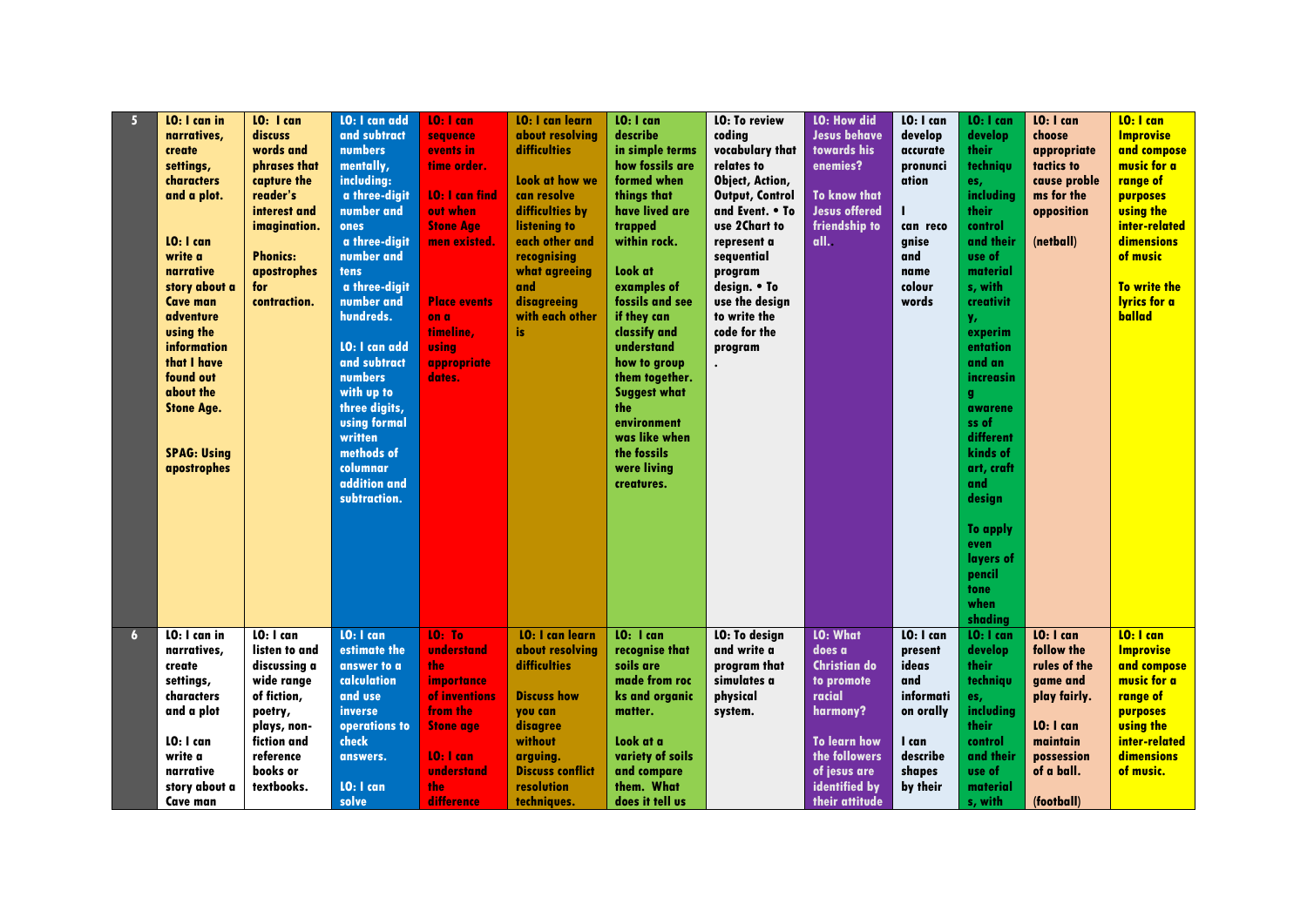|                | adventure<br>using the | <b>Look</b> and<br>discuss the | problems,<br>including | the stone age<br>made to the |                        | about the place<br>it came from? |                      | to world<br>wide    | size and<br>colour | creativit<br>y,     |              | To be able to<br>write lyrics |
|----------------|------------------------|--------------------------------|------------------------|------------------------------|------------------------|----------------------------------|----------------------|---------------------|--------------------|---------------------|--------------|-------------------------------|
|                | information            | difference                     | missing                | world.                       |                        | <b>What can be</b>               |                      | problems.           |                    | experim             |              | for a ballad                  |
|                | that I have            | between the                    | number                 |                              |                        | seen in the                      |                      |                     |                    | entation            |              |                               |
|                | found out              | fiction and                    | problems,              |                              |                        | soil?                            |                      |                     |                    | and an              |              |                               |
|                | about the              | non-fiction                    | using                  | <b>Discuss main</b>          |                        |                                  |                      |                     |                    | increasin           |              |                               |
|                | <b>Stone Age.</b>      | books that                     | number                 | <b>inventions</b>            |                        |                                  |                      |                     |                    | g.                  |              |                               |
|                |                        | we have                        | facts, place           | and rank                     |                        |                                  |                      |                     |                    | awarene             |              |                               |
|                | <b>L.O. I can</b>      | been looking                   | value, and             | into a                       |                        |                                  |                      |                     |                    | ss of               |              |                               |
|                | assess the             | at with the                    | more                   | 'diamond                     |                        |                                  |                      |                     |                    | different           |              |                               |
|                | effectiveness          | <b>Stone Age.</b>              | complex                | nine'                        |                        |                                  |                      |                     |                    | kinds of            |              |                               |
|                | of my own              |                                | addition and           |                              |                        |                                  |                      |                     |                    | art, craft          |              |                               |
|                | and others'            | <b>Phonics: The</b>            | subtraction.           | <b>Children</b>              |                        |                                  |                      |                     |                    | and                 |              |                               |
|                | writing and            | suffixes-                      |                        | discuss and                  |                        |                                  |                      |                     |                    | design              |              |                               |
|                | suggesting             | ment,                          |                        | explain                      |                        |                                  |                      |                     |                    |                     |              |                               |
|                | improvement            | -ness, -ful,                   |                        | reasons for                  |                        |                                  |                      |                     |                    | <b>To apply</b>     |              |                               |
|                |                        | -less and -                    |                        | their choices.               |                        |                                  |                      |                     |                    | even                |              |                               |
|                | <b>SPAG: How</b>       | ly.                            |                        | <b>Is there any</b>          |                        |                                  |                      |                     |                    | layers of<br>pencil |              |                               |
|                | to use                 |                                |                        | evidence of                  |                        |                                  |                      |                     |                    | tone                |              |                               |
|                | inverted               |                                |                        | stone age                    |                        |                                  |                      |                     |                    | when                |              |                               |
|                | commas.                |                                |                        | existence in                 |                        |                                  |                      |                     |                    | shading             |              |                               |
|                |                        |                                |                        | the local                    |                        |                                  |                      |                     |                    |                     |              |                               |
|                |                        |                                |                        | area?                        |                        |                                  |                      |                     |                    | l can               |              |                               |
|                |                        |                                |                        |                              |                        |                                  |                      |                     |                    | show                |              |                               |
|                |                        |                                |                        |                              |                        |                                  |                      |                     |                    | tone by             |              |                               |
|                |                        |                                |                        |                              |                        |                                  |                      |                     |                    | shading             |              |                               |
|                |                        |                                |                        |                              |                        |                                  |                      |                     |                    |                     |              |                               |
| $\overline{7}$ |                        | LO: I can                      | LO: I can              | $1.0.1$ can                  | <b>LO: I can learn</b> | LO: I can                        | <b>LO: To design</b> | <b>LO:</b>          | $10:1$ can         | LO: I can           | LO: I can    | LO: I can                     |
|                | LO: I can              | prepare                        | count up and           | understand                   | about negative         | recognise that                   | and write a          |                     | <b>Engage</b>      | <b>Create</b>       | pass to team | <b>Improvise</b>              |
|                | write a                | poems and                      | down in                | the                          | pressure and           | soils are                        | program that         |                     | in                 | sketchbo            | mates at     | and compose                   |
|                | descriptive            | play scripts                   | tenths.                | importance                   | how to manage          | made from roc                    | simulates a          | <b>Introduce to</b> | conversa           | oks to              | appropriate  | music for a                   |
|                | poem to                | to read                        |                        | of inventions                | it.                    | ks and organic                   | physical             | the unit: Why       | tions,             | record              | times.       | range of                      |
|                | accompany a            | aloud and to                   | LO: I can              | from the                     |                        | matter.                          | system.              | do Christians       | ask and            | their               |              | purposes                      |
|                | cave                   | perform,                       | recognise,             | <b>Stone age</b>             | <b>What is</b>         |                                  |                      | celebrate           | answer             | observat            | football     | <b>using the</b>              |
|                | painting,              | showing                        | find and               |                              | negative               | Devise a way                     |                      | <b>Christmas?</b>   | question.          | ions and            |              | inter-related                 |
|                | describing             | understandin                   | write                  | 10:1                         | pressure?              | to separate the                  |                      |                     |                    | use them            |              | dimensions                    |
|                | people,                | g through                      | fractions of a         | understand                   | <b>Discuss how it</b>  | material that is                 |                      |                     | I can to           | to review           |              | of music.                     |
|                | animals or             | intonation,                    | discrete set           | what life was                | can happen             | in soils.                        |                      |                     | understa           | and                 |              |                               |
|                | events.                | tone, volume                   | of objects:            | like for                     | and how to             | <b>Measure the</b>               |                      |                     | nd and             | revisit             |              | To be able to                 |
|                |                        | and action                     | unit fractions         | people                       | deal with it.          | amount of                        |                      |                     | recognis           | ideas.              |              | write lyrics                  |
|                | <b>L.O. Reading</b>    |                                | and non-unit           | during the                   |                        | different                        |                      |                     | e what             |                     |              | for a ballad                  |
|                | for a range            |                                | fractions              | stone age.                   |                        | material that is                 |                      |                     | are                | l can               |              |                               |
|                | of purposes.           |                                | with small             |                              |                        | in each soil                     |                      |                     | cognates           | learn               |              |                               |
|                |                        | <b>Read Ug:</b>                | denominator            | <b>Children</b>              |                        | sample.                          |                      |                     | and near           | how                 |              |                               |
|                |                        | <b>Boy Genius</b>              | S <sub>1</sub>         | watch <b>BBC</b>             |                        |                                  |                      |                     | cognates           | prehistor           |              |                               |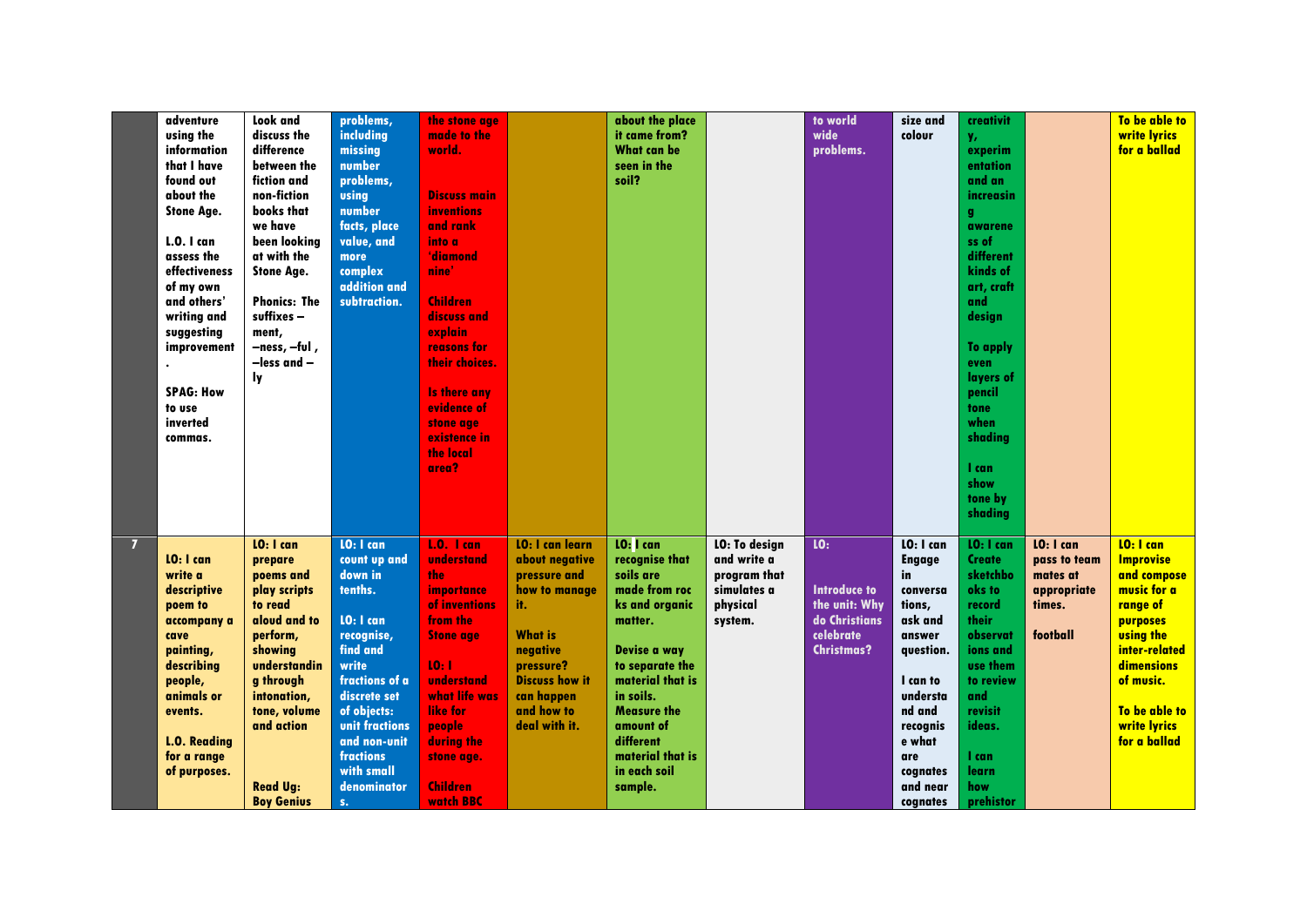|              | 1.0.<br><b>Preparing</b><br>poems to<br>read aloud<br>and to<br>perform.<br><b>Checking</b><br>that the text<br>makes sense<br>to us,<br>discussing<br>their<br>understandin<br>g and<br>explaining<br>the meaning<br>of words in<br>context.<br><b>SPAG: Use of</b><br>advebs. | of the Stone<br>Age by<br><b>Raymond</b><br><b>Briggs-</b><br>consider how<br><b>Ug is ahead</b><br>of his time<br>and identify<br>facts about<br>the Stone<br><b>Age from</b><br>within the<br>story.<br><b>Phonics: The</b><br>suffixes-<br>ment,<br>—ness, —ful ,<br>$-$ less and $-$<br>ly. | LO: I can<br>compare and<br>order unit<br>fractions,<br>and fractions<br>with the<br>same<br>denominator<br>S <sub>1</sub>                                                                                                                            | <b>history</b><br>programme<br>to establish<br>what life<br>might have<br>been like in<br>the Stone<br>age for a<br>boy.<br><b>Writing</b><br>notes.                               |                                                                                                                                                                                                                                                            | <b>Does this helps</b><br>us to know<br>mare about<br>where the soil<br>came from?                                                                                                                                                                 |                                                                                                                                                                                                                                                                          |                                                                                                                                                                    |                                                                                                                                     | ic man<br>made art<br>and to<br>reflect<br>this style<br>in their<br>work                                                                       |                                                                                                            |                                                                                                                                                                                                                     |
|--------------|---------------------------------------------------------------------------------------------------------------------------------------------------------------------------------------------------------------------------------------------------------------------------------|-------------------------------------------------------------------------------------------------------------------------------------------------------------------------------------------------------------------------------------------------------------------------------------------------|-------------------------------------------------------------------------------------------------------------------------------------------------------------------------------------------------------------------------------------------------------|------------------------------------------------------------------------------------------------------------------------------------------------------------------------------------|------------------------------------------------------------------------------------------------------------------------------------------------------------------------------------------------------------------------------------------------------------|----------------------------------------------------------------------------------------------------------------------------------------------------------------------------------------------------------------------------------------------------|--------------------------------------------------------------------------------------------------------------------------------------------------------------------------------------------------------------------------------------------------------------------------|--------------------------------------------------------------------------------------------------------------------------------------------------------------------|-------------------------------------------------------------------------------------------------------------------------------------|-------------------------------------------------------------------------------------------------------------------------------------------------|------------------------------------------------------------------------------------------------------------|---------------------------------------------------------------------------------------------------------------------------------------------------------------------------------------------------------------------|
| $\mathbf{8}$ | LO: I can<br>organise<br>paragraphs<br>around a<br>theme<br>LO: I can<br>write a diary<br>entry in the<br>form of a<br>young<br>person<br>during the<br><b>Stone Age.</b>                                                                                                       | LO: I can<br>identify how<br>language,<br>structure,<br>and<br>presentation<br>contribute to<br>meaning.<br>Look at how<br>language is<br>used in<br>different<br>examples of<br>diary<br>entries.                                                                                              | LO: I can<br>recognise<br>and show,<br><b>using</b><br>diagrams,<br>equivalent<br>fractions<br>with small<br>denominator.<br><b>LO: I can add</b><br>and subtract<br><b>fractions</b><br>with the<br>same<br>denominator<br>within one<br>whole (e.g. | $10:$ . I can<br>understand<br>the<br>importance<br>of inventions<br>from the<br><b>Stone age</b><br>10:1<br>understand<br>how farming<br>life changed<br>during the<br>stone age. | <b>LO: I can learn</b><br>about how to<br>express my<br>feelings.<br>Look at what<br>different<br>feelings there<br>are and words<br>to express it.<br><b>Recognise that</b><br>our feelings<br>are ours and<br>not wrong.<br>Look at the<br>importance of | LO: I can<br>compare how t<br>hings move on<br>different surfac<br>es.<br>Look at what<br>force is and<br>how it is<br>needed to<br>move things or<br>change their<br>shape.<br><b>Look at objects</b><br>moving on<br>different<br>surfaces. What | LO: To look at<br>the grid that<br>underlies the<br>design and<br>relate this to X<br>and Y<br>properties. •<br><b>To introduce</b><br>selection in<br>their<br>programming<br>by using the if<br>command. • To<br>combine a<br>timer in a<br>program with<br>selection. | L.0.<br><b>Understand</b><br>that art can<br>be sacred<br>and spiritual<br>for believers.<br><b>What makes</b><br><b>Christmas</b><br>different for<br>a Christian | LO: I can<br><b>Present</b><br>ideas<br>and<br>informati<br>on orally<br>I can to<br>follow<br>instructio<br>ns in<br><b>French</b> | LO: I can<br>Improve<br>their<br>mastery<br>of art<br>and<br>design<br>techniqu<br>es,<br>including<br>drawing,<br>painting<br>and<br>sculpture | LO: I can<br>choose<br>appropriate<br>tactics to<br>cause proble<br>ms for the<br>opposition<br>(football) | LO: I can<br><b>Appreciate</b><br>and<br>understand<br>a wide<br>range of<br>high-quality<br>live and<br>recorded<br>music drawn<br>from<br>different<br><b>traditions</b><br>and from<br>great<br><b>composers</b> |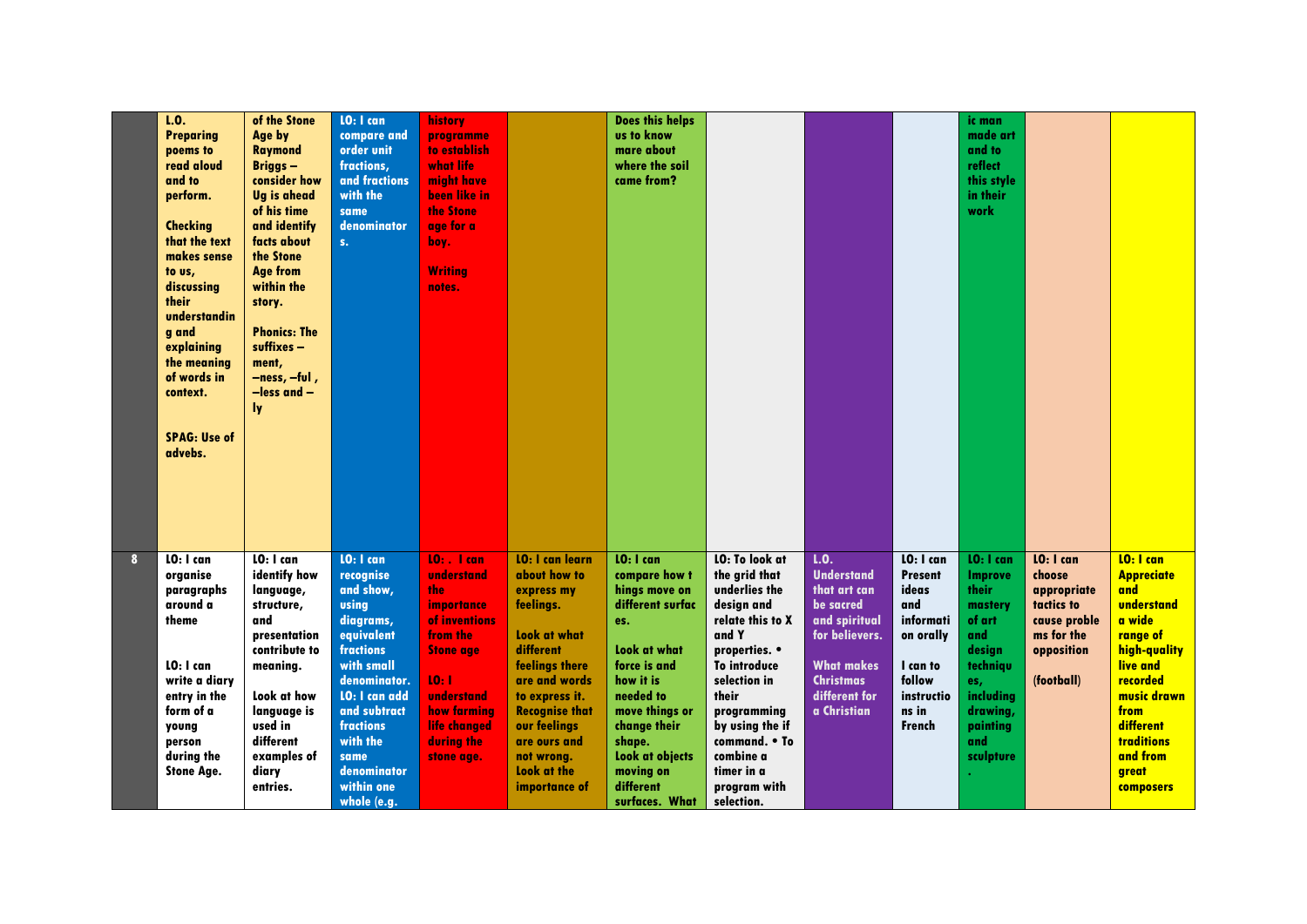|                | Look at the<br>langvage<br>use to show<br>the<br>difference<br>between<br>formal and<br>informal<br>language<br>and how a<br>diary entry<br>is informal.<br>SPAG:<br>review of<br>terms<br>including<br>determiners,<br>prepositions,<br>conjunctions.                                                         | <b>Phonics:</b><br>words<br>ending tion.                                                                                                                                                                                            | $5/7 + 1/7 =$<br>6/7                                                                                                                                                                   | <b>Children use</b><br>a selection of<br>pictures to<br>identify<br>changes in<br>farming.                                                                                                                                                                                                                                                           | sharing<br>feelings.                                                                                                                                                                                                                                                       | is noticed?<br><b>Can it be</b><br>explained?<br><b>How could we</b><br>see if some<br>objects move<br>more easily on<br>different<br>surfaces.                                                                                                                                  |                                                                                                                 |                                                                                                                                                                                                                  |                                                                                                                               | 1 can<br>apply<br>and<br>blend<br>charcoal<br>to create<br>tone and<br>texture                                                                                                                                                                                                            |                                                                                                                                                                                                                                                                                                                                           | and<br>musicians<br><b>To write</b><br><b>lyrics for a</b><br>ballad                                                                                                                                                                                                                          |
|----------------|----------------------------------------------------------------------------------------------------------------------------------------------------------------------------------------------------------------------------------------------------------------------------------------------------------------|-------------------------------------------------------------------------------------------------------------------------------------------------------------------------------------------------------------------------------------|----------------------------------------------------------------------------------------------------------------------------------------------------------------------------------------|------------------------------------------------------------------------------------------------------------------------------------------------------------------------------------------------------------------------------------------------------------------------------------------------------------------------------------------------------|----------------------------------------------------------------------------------------------------------------------------------------------------------------------------------------------------------------------------------------------------------------------------|----------------------------------------------------------------------------------------------------------------------------------------------------------------------------------------------------------------------------------------------------------------------------------|-----------------------------------------------------------------------------------------------------------------|------------------------------------------------------------------------------------------------------------------------------------------------------------------------------------------------------------------|-------------------------------------------------------------------------------------------------------------------------------|-------------------------------------------------------------------------------------------------------------------------------------------------------------------------------------------------------------------------------------------------------------------------------------------|-------------------------------------------------------------------------------------------------------------------------------------------------------------------------------------------------------------------------------------------------------------------------------------------------------------------------------------------|-----------------------------------------------------------------------------------------------------------------------------------------------------------------------------------------------------------------------------------------------------------------------------------------------|
| $\overline{9}$ | 10 <sub>1</sub><br>organising<br>paragraphs<br>around a<br>theme<br>LO: I can<br>write a diarv<br>entry in the<br>form of a<br>young<br>person<br>during the<br><b>Stone Age.</b><br>Look at the<br>language<br>use to show<br>the<br>difference<br>between<br>formal and<br>informal<br>language<br>and how a | LO: I can<br>identify how<br>language,<br>structure,<br>and<br>presentation<br>contribute to<br>meaning.<br>Look at how<br>language is<br>used in<br>different<br>examples of<br>diary<br>entries.<br><b>Phonics:</b><br>homophones | <b>LO: I can tell</b><br>and write the<br>time from an<br>analogue<br>clock,<br>including<br><b>using Roman</b><br>numerals<br>from I to XII.<br>and 12-hour<br>and 24-hour<br>clocks. | <b>10:</b> I can use<br>evidence to<br>understand<br>everyday<br>life.<br>10:1<br>understand<br>how we<br>know what<br>life was like<br>in the Stone<br>age and the<br>Iron age.<br><b>Explore the</b><br>role of an<br>archaeologist<br>through BBC<br>video of<br><b>Skara Brae.</b><br>Children<br>explore a set<br>of questions<br>to build up a | <b>LO: I can learn</b><br>about sharina<br>feelings.<br><b>Review the</b><br>need to share<br>feelings and<br>different ways<br>in which we<br>can do this.<br>Learn about<br>ways to<br>express our<br>feelings that<br>are not<br>negative to<br>ourselves or<br>others. | LO: I can<br>compare how t<br>hings move on<br>different surfac<br>es.<br>Look at what it<br>means to work<br>scientifically.<br>Look at our<br>investigation<br>and see if it<br>will be a fair<br>test.<br><b>Carry out the</b><br>investigation<br>and record our<br>results. | LO: To<br>understand<br>what a<br>variable is in<br>programming.<br>• To use a<br>variable to<br>create a timer | <b>L.O. To</b><br>understand<br>that for a<br><b>Christian the</b><br>real meaning<br>of Christmas<br>cab<br><b>sometimes</b><br>be lost.<br><b>Has</b><br><b>Christmas</b><br>become too<br>commercialis<br>ed? | $10:1$ can<br>present<br>ideas<br>and<br>informati<br>on orally<br>I can to<br>follow<br>instructio<br>ns in<br><b>French</b> | LO: I can<br><b>Develop</b><br>their<br>techniqu<br>es,<br>including<br>their<br>control<br>and their<br>use of<br>material<br>s, with<br>creativit<br>γ,<br>experim<br>entation<br>and an<br>increasin<br>g<br>awarene<br>ss of<br>different<br>kinds of<br>art, craft<br>and<br>design. | LO: I can<br>show a<br>kinaesthetic<br>sense in<br>order<br>to improve<br>the<br>placement<br>and<br>alignment<br>of body<br>parts (e.g. in<br>balances<br>experiment<br>to find out<br>how to get<br>the centre of<br>gravity succe<br>ssfully over<br>base and<br>organise<br>body parts<br>to create an<br>interesting<br>body shape). | $LO:$ I can<br><b>Appreciate</b><br>and<br>understand<br>a wide<br>range of<br>high-quality<br>live and<br>recorded<br>music drawn<br>from<br>different<br><b>traditions</b><br>and from<br>great<br><b>composers</b><br>and<br>musicians<br><b>To write</b><br><b>lyrics for a</b><br>ballad |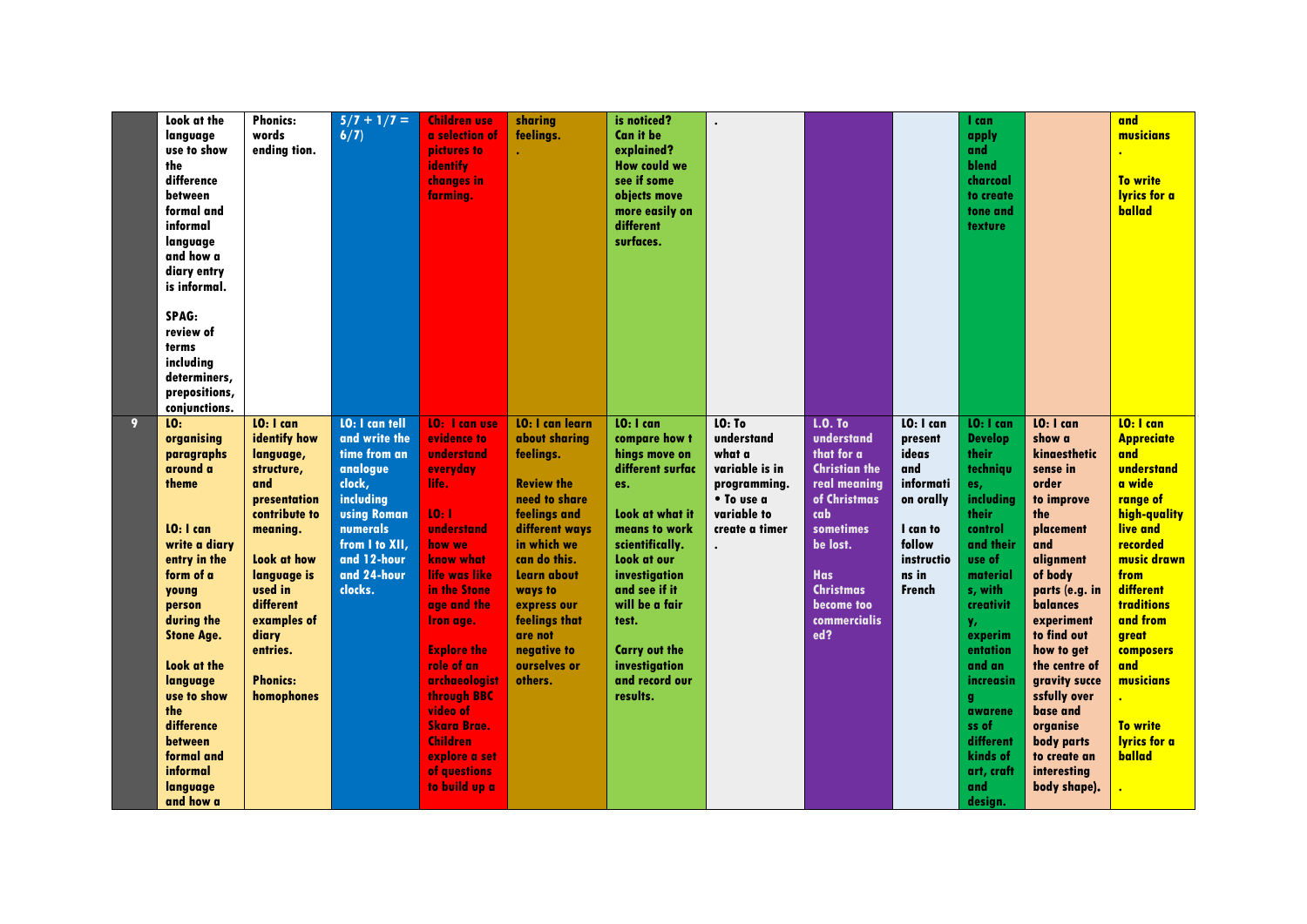|    | diary entry<br>is informal.<br><b>SPAG: use of</b><br>main clause<br>and<br>subordinate<br>clauses.                                                                                                                                                                                                                                                                                                           |                                                                                                                                                                                                                                                                                                                                                                 |                                                                                                                                                                                                                                                                                                                                                                                                                                                                             | picture of the<br>past.<br><b>Is there any</b><br>evidence of<br>stone age<br>and iron age<br>existence in<br>the local<br>area?                                                                                                                          |                                                                                                                                                                                                                                                     |                                                                                                                                                                                                                                                                                                                                                                                                                                                                                      |                                                                                                                 |                                                                                                                                                                                                       |                                                                                                                                                                                                                                                                                 | I can<br>experim<br>ent with<br>the<br>pigments<br>in.<br>natural<br>products<br>to make<br>different<br>colours                                                                                                                                                                                         |                                                                                                                                                                                                                                                                                                                                                                                 |                                                                                                                                                                                                                                                                                                                                                                     |
|----|---------------------------------------------------------------------------------------------------------------------------------------------------------------------------------------------------------------------------------------------------------------------------------------------------------------------------------------------------------------------------------------------------------------|-----------------------------------------------------------------------------------------------------------------------------------------------------------------------------------------------------------------------------------------------------------------------------------------------------------------------------------------------------------------|-----------------------------------------------------------------------------------------------------------------------------------------------------------------------------------------------------------------------------------------------------------------------------------------------------------------------------------------------------------------------------------------------------------------------------------------------------------------------------|-----------------------------------------------------------------------------------------------------------------------------------------------------------------------------------------------------------------------------------------------------------|-----------------------------------------------------------------------------------------------------------------------------------------------------------------------------------------------------------------------------------------------------|--------------------------------------------------------------------------------------------------------------------------------------------------------------------------------------------------------------------------------------------------------------------------------------------------------------------------------------------------------------------------------------------------------------------------------------------------------------------------------------|-----------------------------------------------------------------------------------------------------------------|-------------------------------------------------------------------------------------------------------------------------------------------------------------------------------------------------------|---------------------------------------------------------------------------------------------------------------------------------------------------------------------------------------------------------------------------------------------------------------------------------|----------------------------------------------------------------------------------------------------------------------------------------------------------------------------------------------------------------------------------------------------------------------------------------------------------|---------------------------------------------------------------------------------------------------------------------------------------------------------------------------------------------------------------------------------------------------------------------------------------------------------------------------------------------------------------------------------|---------------------------------------------------------------------------------------------------------------------------------------------------------------------------------------------------------------------------------------------------------------------------------------------------------------------------------------------------------------------|
| 10 | LO: I can<br>participate<br>in.<br>discussions,<br>presentatio<br>ns,<br>performanc<br>es, role<br>play,<br>improvisati<br>ons and<br>debates.<br>LO: I can<br>present and<br>record a TV<br>documentar<br>y about<br><b>Skara Brae,</b><br>including<br>information<br>about the<br>houses, its<br>people and<br>its<br>discovery.<br>LO: I can<br>speak<br>audibly and<br>fluently<br>with an<br>increasing | LO: I can<br>see the<br>language<br>used in a tv<br>report and<br>know what<br>needs to be<br>in a script<br>to make it<br>easy to<br>understand.<br>Look at<br>example of<br><b>TV</b><br>presenters<br>scripts and<br>see how<br>what<br>language is<br>used to<br>make<br>events<br>clearly<br>understood.<br><b>Phonics:</b><br>homophone<br>S <sub>1</sub> | LO: I can<br>recall and<br><b>use</b><br>multiplicatio<br>n and<br>division facts<br>for the 3,4<br>and 8<br>multiplicatio<br>n tables.<br>LO: I can<br>write and<br>calculate<br>mathematica<br><b>I</b> statements<br>for<br>multiplicatio<br>n and<br>division<br><b>using the</b><br>multiplicatio<br>n tables that<br>they know,<br>including for<br>two-digit<br>numbers<br>times one-<br>digit<br>numbers,<br><b>using mental</b><br>and<br>progressing<br>to formal | <b>LO: I can use</b><br>evidence to<br>understand<br>everyday life<br>$10:1$ can<br>research<br>what life was<br>like in Skara<br>Brae.<br><b>Use BBC</b><br>website to<br>research life<br>in Skara<br>Brae.<br><b>Complete</b><br>online<br>activities. | <b>LO: I can learn</b><br>about different<br>behaviours and<br>how this can<br>make others<br>feel.<br>Look at what is<br>fair and unfair<br><b>behaviour</b> and<br>how it makes<br>us and others<br>feel.<br><b>Describe acts of</b><br>kindness. | $10:1$ can<br>record findings<br>usina<br>simple scientifi<br>clanguage,<br>drawings,<br>labelled<br>diagrams,<br>keys, bar<br>charts, and<br>tables.<br>LO: I can set up<br>simple<br>practical<br>enquiries,<br>comparative<br>and fair tests.<br>Look at the<br>results from<br>last week.<br><b>Discuss what</b><br>this shows us<br>and how we<br>might improve<br>a similar<br>investigation.<br><b>Design and</b><br>carry out a<br>similar<br>investigation<br>with shoes on | LO: To<br>understand<br>what a<br>variable is in<br>programming.<br>• To use a<br>variable to<br>create a timer | <b>LO: To know</b><br>mass is a<br>sacred meal<br>of<br>thanksgiving<br>which shows<br>the unity of<br>the church<br>through<br>communion<br>with Jesus.<br>Why do we<br>call it<br><b>Christmas?</b> | LO: I can<br>describe<br>things<br>orally,<br>speak in<br>sentence<br>s using<br>familiar<br>vocabula<br>ry,<br>understa<br>nd basic<br>grammar<br>(adjectiv<br>es)<br>I can<br>describe<br>my<br>picture<br>in<br>French,<br>using<br>colour<br>and<br>shape<br>vocabula<br>ry | $10:1$ can<br>improve<br>their<br>mastery<br>of art<br>and<br>design<br>techniqu<br>es,<br>including<br>drawing,<br>painting<br>and<br>sculpture<br>with a<br>range of<br>material<br>$S_{+}$<br>I can<br>develop<br>painting<br>skills in<br>painting<br>in a<br>prehistor<br>ic.<br>painting<br>style. | <b>10:</b> I can $\bullet$<br>Show a<br>kinaesthetic<br>sense in<br>order<br>to improve<br>the<br>placement<br>and<br>alignment<br>of body<br>parts (e.g. in<br><b>balances</b><br>experiment<br>to find out<br>how to get<br>the centre of<br>gravity succe<br>ssfully over<br>base and<br>organise<br>body parts<br>to create an<br>interestina<br>body shape).<br>gymnastics | LO: I can<br>understand<br>and explore<br>how music is<br>created,<br>produced<br>and<br>communicate<br>d, including<br>through the<br>inter-related<br>dimensions:<br>pitch,<br>duration,<br>dynamics,<br>tempo,<br>timbre,<br>texture,<br><b>structure</b><br>and<br>appropriate<br>musical<br>notations<br>I can clap<br>and<br>understand<br>what rhythm<br>is. |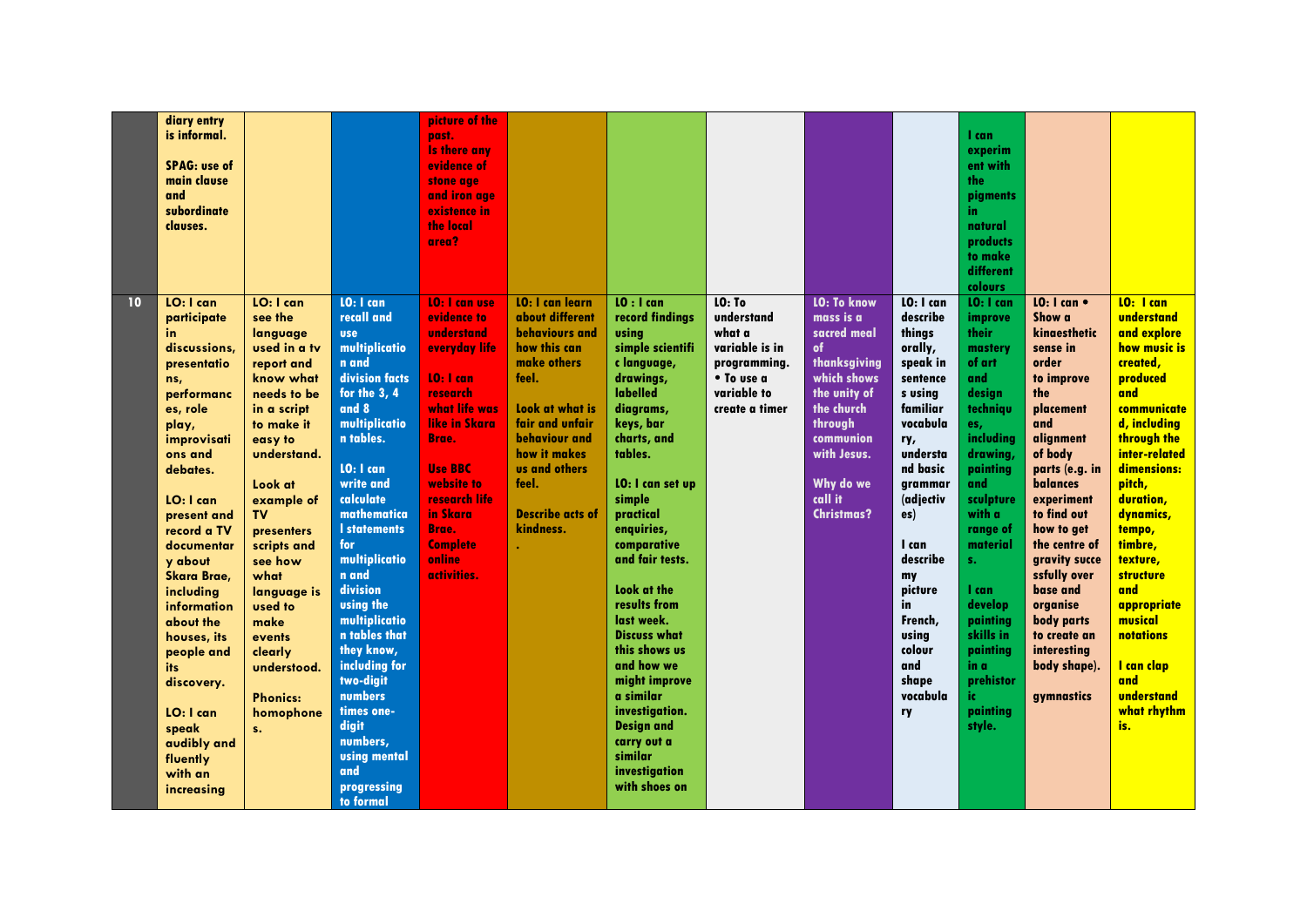|              | command          |                | written       |                    |                        | different               |                  |                    |           |                |                   |                  |
|--------------|------------------|----------------|---------------|--------------------|------------------------|-------------------------|------------------|--------------------|-----------|----------------|-------------------|------------------|
|              | of Standard      |                | methods       |                    |                        | surfaces.               |                  |                    |           |                |                   |                  |
|              | English.         |                | when ready.   |                    |                        |                         |                  |                    |           |                |                   |                  |
|              |                  |                |               |                    |                        |                         |                  |                    |           |                |                   |                  |
|              |                  |                |               |                    |                        |                         |                  |                    |           |                |                   |                  |
|              |                  |                |               |                    |                        |                         |                  |                    |           |                |                   |                  |
|              | LO: I can        |                |               |                    |                        |                         |                  |                    |           |                |                   |                  |
|              | gain,            |                |               |                    |                        |                         |                  |                    |           |                |                   |                  |
|              | maintain         |                |               |                    |                        |                         |                  |                    |           |                |                   |                  |
|              | and              |                |               |                    |                        |                         |                  |                    |           |                |                   |                  |
|              | monitor the      |                |               |                    |                        |                         |                  |                    |           |                |                   |                  |
|              | interest of      |                |               |                    |                        |                         |                  |                    |           |                |                   |                  |
|              | the              |                |               |                    |                        |                         |                  |                    |           |                |                   |                  |
|              |                  |                |               |                    |                        |                         |                  |                    |           |                |                   |                  |
|              | listener(s).     |                |               |                    |                        |                         |                  |                    |           |                |                   |                  |
|              |                  |                |               |                    |                        |                         |                  |                    |           |                |                   |                  |
|              | Select and       |                |               |                    |                        |                         |                  |                    |           |                |                   |                  |
|              | <b>use</b>       |                |               |                    |                        |                         |                  |                    |           |                |                   |                  |
|              | appropriate      |                |               |                    |                        |                         |                  |                    |           |                |                   |                  |
|              | registers for    |                |               |                    |                        |                         |                  |                    |           |                |                   |                  |
|              | effective        |                |               |                    |                        |                         |                  |                    |           |                |                   |                  |
|              | communicat       |                |               |                    |                        |                         |                  |                    |           |                |                   |                  |
|              | ion.             |                |               |                    |                        |                         |                  |                    |           |                |                   |                  |
|              |                  |                |               |                    |                        |                         |                  |                    |           |                |                   |                  |
|              | <b>SPAG: Use</b> |                |               |                    |                        |                         |                  |                    |           |                |                   |                  |
|              |                  |                |               |                    |                        |                         |                  |                    |           |                |                   |                  |
|              | of               |                |               |                    |                        |                         |                  |                    |           |                |                   |                  |
|              | apostrophe       |                |               |                    |                        |                         |                  |                    |           |                |                   |                  |
|              | S <sub>1</sub>   |                |               |                    |                        |                         |                  |                    |           |                |                   |                  |
| $\mathbf{H}$ |                  |                | LO: I can     | $10:1$ can         | <b>LO: I can learn</b> | <b>LO: I can notice</b> | LO: To create a  | <b>LO: recount</b> | LO: I can | LO: I can      | <b>LO:</b> I can  | LO: I can        |
|              | LO: I can        | LO: I can      | solve         | understand         | about different        | that some               | program with     | the nativity       | describe  | <b>Develop</b> | move in a         | understand       |
|              | write an         | draw           | problems,     | what life was      | <b>behaviours</b> and  | forces need             | an object that   | story              | things    | their          | clear, fluent     | and explore      |
|              | adventure        | inferences     | including     | like in the        | how this can           | contact                 | repeats actions  |                    | orally,   | techniqu       | and               | how music is     |
|              | story where      | such as        | missing       | past               | make others            | between 2               | indefinitely. •  |                    | speak in  | es,            | expressive        | created,         |
|              | the central      | inferring      | number        |                    | feel.                  | objects, but            | To use a timer   |                    | sentence  | including      | manner.           | produced         |
|              | character        | characters'    | problems,     | 10:1               |                        | magnetic forces         | to make          |                    | s usina   | their          |                   | and              |
|              | finds himself    | feelings,      | involving     | understand         | recognise              | can act at              | characters       |                    | familiar  | control        | <b>aymnastics</b> | communicate      |
|              | back in time     | thoughts and   | multiplicatio | what life was      | when                   | a distance.             |                  |                    | vocabula  | and their      |                   | d, including     |
|              |                  |                |               |                    |                        |                         | repeat actions.  |                    |           |                |                   |                  |
|              | in the Stone,    | motives from   | n and         | like in Skara      | behaviour              |                         | • To explore     |                    | ry,       | use of         |                   | through the      |
|              | <b>Bronze or</b> | their actions, | division,     | <b>Brae.</b>       | is not ok              | <b>Review what</b>      | the use of the   |                    | understa  | material       |                   | inter-related    |
|              | <b>Iron Age.</b> | and            | including     |                    | and identify           | we have                 | repeat           |                    | nd basic  | s, with        |                   | dimensions:      |
|              |                  | justifying     | positive      | <b>Complete a</b>  | what they              | noticed about           | command and      |                    | grammar   | creativit      |                   | pitch,           |
|              | LO: I can        | inferences     | integer       | fact sheet         | can do in              | forces so far.          | how this differs |                    | (adjectiv | у,             |                   | duration,        |
|              | compose and      | with           | scaling       | about life in      | such                   | <b>Demonstrate</b>      | from the timer.  |                    | es)       | experim        |                   | dynamics,        |
|              | rehearse         | evidence.      | problems      | <b>Skara Brae.</b> | <b>situations</b>      | how magnets             |                  |                    |           | entation       |                   | tempo,           |
|              | sentences        |                | and           |                    | and                    | can move                |                  |                    |           | and an         |                   | timbre,          |
|              | orally           | Look at        | corresponden  |                    | afterwards,            | objects without         |                  |                    |           | increasin      |                   | texture,         |
|              | (including       | books that     | ce problems   |                    | including              | touching.               |                  |                    |           | g              |                   | <b>structure</b> |
|              |                  | we have        | in which n    |                    | identifying            |                         |                  |                    |           | awarene        |                   | and              |
|              |                  |                |               |                    |                        |                         |                  |                    |           |                |                   |                  |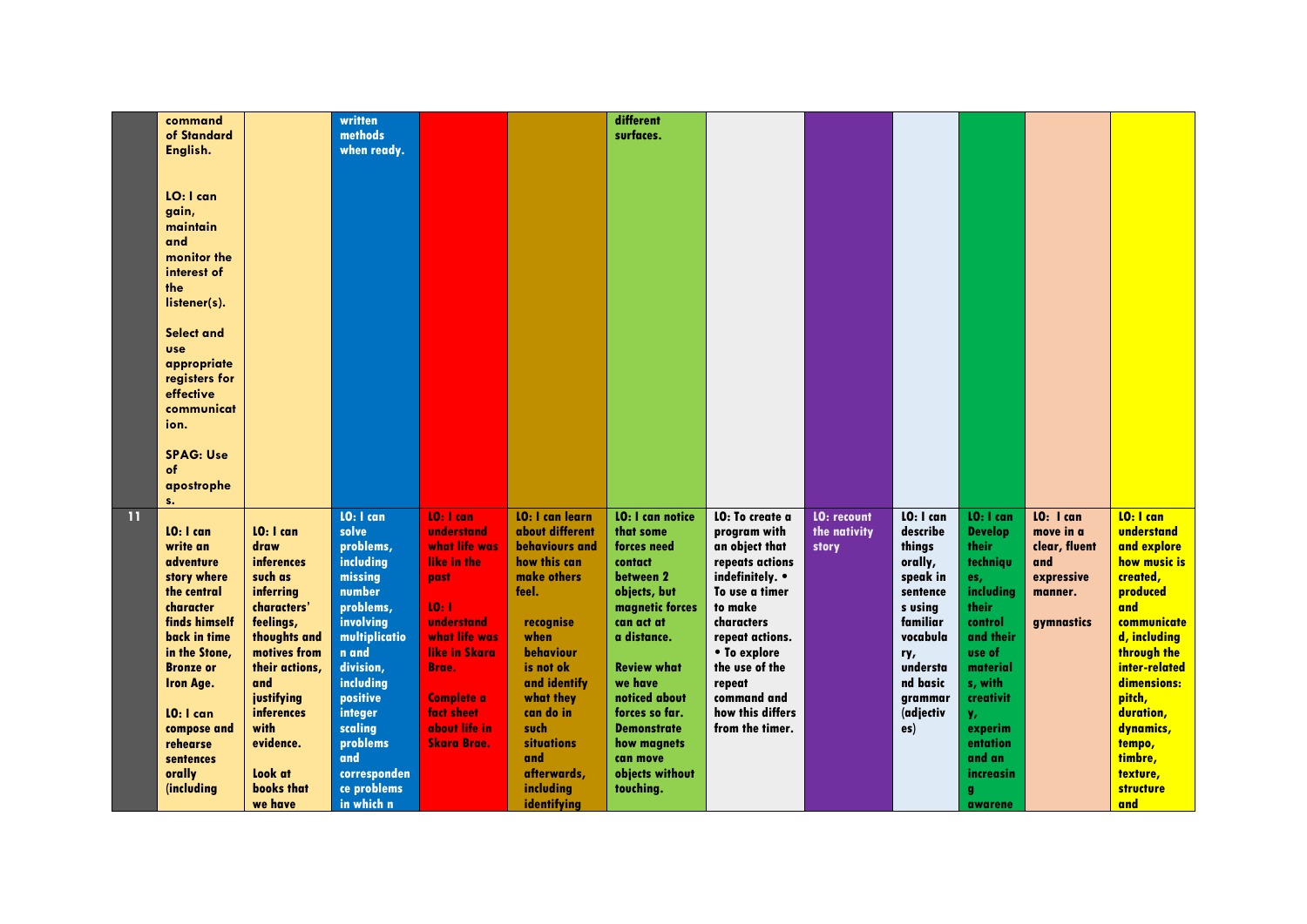|    | dialogue),          | read about a         | objects are     |                     | when and               | <b>Children try to</b>      |                  |                     |           | ss of                 |              | appropriate           |
|----|---------------------|----------------------|-----------------|---------------------|------------------------|-----------------------------|------------------|---------------------|-----------|-----------------------|--------------|-----------------------|
|    | progressivel        | <b>Stone Age</b>     | connected to    |                     | who to tell            | replicate and               |                  |                     |           | different             |              | musical               |
|    | y building a        | story.               | m objects.      |                     | $\Box$ identify        | discuss why                 |                  |                     |           | kinds of              |              | <b>notations</b>      |
|    | varied and          | <b>Discuss how</b>   |                 |                     | how                    | these things                |                  |                     |           | art, craft            |              |                       |
|    | rich                | the actions          |                 |                     | someone's              | have                        |                  |                     |           | and                   |              | <b>Understand</b>     |
|    | vocabulary          | of characters        |                 |                     | behaviour              | happened.                   |                  |                     |           | design.               |              | what a                |
|    | and an              | and their            |                 |                     | can affect             |                             |                  |                     |           |                       |              | crotchet and          |
|    | increasing          | words infer          |                 |                     | how they               |                             |                  |                     |           | 1 can                 |              | quaver are            |
|    | range of            | meaning.             |                 |                     | feel and               |                             |                  |                     |           | collabor              |              | and how to            |
|    | sentence            | <b>Transfer this</b> |                 |                     | how others             |                             |                  |                     |           | ate in                |              | clap simple           |
|    | <b>structures</b>   | knowledge            |                 |                     | feel                   |                             |                  |                     |           | small or              |              | rhythms               |
|    |                     | into writing.        |                 |                     | $\Box$ give            |                             |                  |                     |           | large                 |              | with them             |
|    | LO: I can           |                      |                 |                     | examples of            |                             |                  |                     |           |                       |              | in.                   |
|    | assess the          |                      |                 |                     | how to                 |                             |                  |                     |           | groups<br>to create   |              |                       |
|    | effectiveness       | <b>Phonics:</b>      |                 |                     | behave to              |                             |                  |                     |           | a joint               |              |                       |
|    | of their own        | common               |                 |                     | affect                 |                             |                  |                     |           |                       |              |                       |
|    | and others'         | exception            |                 |                     | others                 |                             |                  |                     |           | piece of<br>artwork.  |              |                       |
|    | writing and         | words                |                 |                     | positively             |                             |                  |                     |           | <b>Hand</b>           |              |                       |
|    |                     |                      |                 |                     |                        |                             |                  |                     |           |                       |              |                       |
|    | suggesting          |                      |                 |                     |                        |                             |                  |                     |           | painting<br>in the    |              |                       |
|    | improvement         |                      |                 |                     |                        |                             |                  |                     |           |                       |              |                       |
|    | S <sub>1</sub>      |                      |                 |                     |                        |                             |                  |                     |           | prehistor             |              |                       |
|    | $10:1$ can          |                      |                 |                     |                        |                             |                  |                     |           | ic style.             |              |                       |
| 12 | <b>Proof-read</b>   |                      | LO: I can       |                     |                        | LO: I can                   |                  |                     |           |                       |              | LO: I can             |
|    |                     |                      |                 | <b>10: I can To</b> | <b>LO: I can learn</b> |                             | LO: To create a  | <b>LO: identify</b> | LO: I can | LO: I can             | LO: I can    |                       |
|    | for spelling<br>and |                      | measure,        | understand          | how to listen to       | compare and                 | program with     | the principal       | describe  | <b>Develop</b>        | show         | understand            |
|    |                     |                      | compare,        | that artefacts      | others and             | group together              | an object that   | characters          | things    | their                 | changes of   | and explore           |
|    | punctuation         |                      | add and         | help us to          | work                   | a variety of                | repeats actions  | and locate          | orally,   | techniqu              | direction,   | how music is          |
|    | errors.             |                      | subtract        | learn about         | collaboratively.       | everyday                    | indefinitely. •  | the story in        | speak in  | es,                   | speed and    | created,              |
|    |                     |                      | lengths         | the past.           |                        | materials on                | To use a timer   | the Bible           | sentence  | including             | level during | produced              |
|    | <b>SPAG: Use of</b> |                      | (m/cm/mm);      |                     | <b>Describe and</b>    | the basis of                | to make          |                     | s using   | their                 |              | and                   |
|    | adjectives          |                      | mass $(kg/g)$ ; | LO: I can           | demonstrate            | whether they                | characters       |                     | familiar  | control               | performance  | communicate           |
|    | and                 |                      | volume/capa     | identify            | how to listen.         | are attracted to            | repeat actions.  |                     | vocabula  | and their             |              | d, including          |
|    | extended            |                      | city (l/ml).    | fossils from        | <b>Show how to</b>     | a magnet, and               | • To explore     |                     | ry,       | use of                |              | through the           |
|    | noun                |                      |                 | the Iron Age.       | work                   | identify some               | the use of the   |                     | understa  | material              | gymnastics   | inter-related         |
|    | phrases.            |                      |                 |                     | collaboratively.       | magnetic                    | repeat           |                     | nd basic  | s, with               |              | dimensions:           |
|    |                     |                      |                 |                     | <b>Discuss the</b>     | materials.                  | command and      |                     | grammar   | creativit             |              | pitch,                |
|    |                     |                      |                 | <b>Going on a</b>   | importance of          |                             | how this differs |                     | (adjectiv | у,                    |              | duration,             |
|    |                     |                      |                 | learning            | working with           | <b>What do</b>              | from the timer.  |                     | es        | experim               |              | dynamics,             |
|    |                     |                      |                 | walk                | others.                | children                    |                  |                     |           | entation              |              | tempo,                |
|    |                     |                      |                 | discovering         |                        | already know                |                  |                     | I can     | and an                |              | timbre,               |
|    |                     |                      |                 |                     |                        | about                       |                  |                     | label my  | increasin             |              | texture,              |
|    |                     |                      |                 | <b>Iron Age</b>     |                        |                             |                  |                     |           |                       |              |                       |
|    |                     |                      |                 | fossils from        |                        | magnets?                    |                  |                     | picture   | g.                    |              | <b>structure</b>      |
|    |                     |                      |                 | around the          |                        | <b>Show how they</b>        |                  |                     | with      | awarene               |              | and                   |
|    |                     |                      |                 | <b>Discovery</b>    |                        | can be                      |                  |                     | 'Merry    | ss of                 |              | appropriate           |
|    |                     |                      |                 | Centre.             |                        | attracted to a<br>material. |                  |                     | Christma  | different<br>kinds of |              | musical<br>notations. |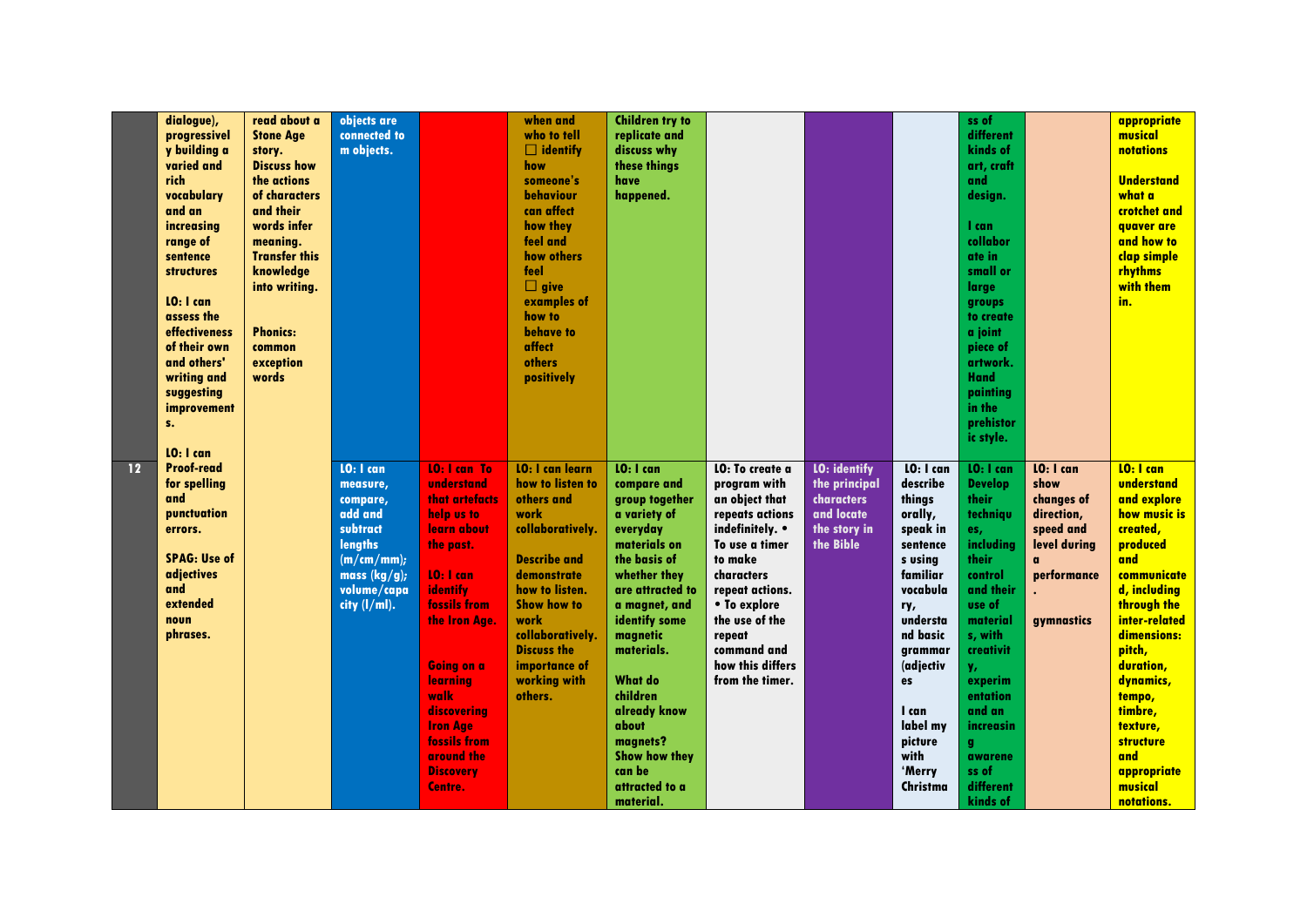|    |                                                                                                                                                                                                                                 |                                                                                                                                                                                                                                                                                                   |                                                                                                                                      |                                                                                                                   |                                                                                                                                                                                                                                                                   | <b>Discuss how we</b><br>will investigate<br>if all materials<br>are attracted to<br>magnets.                                                                                                                                                                                                                                                                                                                                                                                                                                                     |                                                                                                                                                                                                                                                                                               |                                                                                                                                                                                                                          | $s'$ in<br>French.                                          | art, craft<br>and<br>design.<br>Christma<br>s crafts                                                                                                                                                                                                                                                               |                                                                            | I can<br>compose my<br>own rhythm<br>and play it.                                                                                                                                                                                                                                                                                                                |
|----|---------------------------------------------------------------------------------------------------------------------------------------------------------------------------------------------------------------------------------|---------------------------------------------------------------------------------------------------------------------------------------------------------------------------------------------------------------------------------------------------------------------------------------------------|--------------------------------------------------------------------------------------------------------------------------------------|-------------------------------------------------------------------------------------------------------------------|-------------------------------------------------------------------------------------------------------------------------------------------------------------------------------------------------------------------------------------------------------------------|---------------------------------------------------------------------------------------------------------------------------------------------------------------------------------------------------------------------------------------------------------------------------------------------------------------------------------------------------------------------------------------------------------------------------------------------------------------------------------------------------------------------------------------------------|-----------------------------------------------------------------------------------------------------------------------------------------------------------------------------------------------------------------------------------------------------------------------------------------------|--------------------------------------------------------------------------------------------------------------------------------------------------------------------------------------------------------------------------|-------------------------------------------------------------|--------------------------------------------------------------------------------------------------------------------------------------------------------------------------------------------------------------------------------------------------------------------------------------------------------------------|----------------------------------------------------------------------------|------------------------------------------------------------------------------------------------------------------------------------------------------------------------------------------------------------------------------------------------------------------------------------------------------------------------------------------------------------------|
| 13 | LO: I can<br>organise<br>paragraphs<br>around a<br>theme.<br><b>Imagine and</b><br>write a<br>recount<br>about the<br><b>Christmas</b><br>story<br><b>SPAG:</b><br><b>Review of</b><br>terms and<br>understandin<br>q of terms. | <b>L.O.</b> I can<br>identify main<br>ideas drawn<br>from more<br>than one<br>paragraph<br>and<br>summarising<br>these.<br><b>Use these</b><br>summarising<br>skills to help<br>in our own<br>writing of<br>the<br><b>Christmas</b><br>story.<br><b>Phonics:</b><br>common<br>exception<br>words. | <b>LO: I can add</b><br>and subtract<br>amounts of<br>money to<br>give change,<br>using both £<br>and p in<br>practical<br>contexts. | $10:1$ can<br>plan an Iron<br>age man<br>celebration!<br><b>Organising</b><br>our Iron Age<br>celebration<br>day! | <b>LO: I can learn</b><br>how to listen to<br>others and<br>work<br>collaboratively.<br><b>Show ways in</b><br>which we can<br>help and<br>support each<br>other.<br><b>Show ways</b><br>that we could<br>use to say we<br>don't need<br>support when<br>offered. | LO: I I can<br>compare and<br>group together<br>a variety of<br>everyday<br>materials on<br>the basis of<br>whether they<br>are attracted to<br>a magnet, and<br>identify some<br>magnetic<br>materials.<br><b>Carry out an</b><br>investigations<br>to see which<br>materials are<br>attracted to<br>magnets.<br>Make a<br>prediction.<br><b>Record the</b><br>results<br>systematically<br>and write up<br>what has been<br>found out.<br>LO: I can<br>predict<br>whether 2 maa<br>nets will<br>attract or repel<br>each other,<br>depending on | <b>LO: To know</b><br>what<br>debugging<br>means. • To<br>understand the<br>need to test<br>and debug a<br>program<br>repeatedly. •<br>To debug<br>simple<br>programs. • To<br>understand the<br>importance of<br>saving<br>periodically as<br>part of the<br>code<br>development<br>process. | LO:<br><b>Understand</b><br>the extent of<br><b>Christianity</b><br>in the world<br>and how the<br>festival is<br>celebrated in<br>different<br>ways.<br>Do all<br><b>Christians</b><br>celebrate in<br>the same<br>way? | LO:<br><b>Review</b><br>of this<br>terms<br>vocabula<br>ry. | LO: I can<br><b>Develop</b><br>their<br>techniqu<br>es,<br>including<br>their<br>control<br>and their<br>use of<br>material<br>s, with<br>creativit<br>y,<br>experim<br>entation<br>and an<br>increasin<br>g<br>awarene<br>ss of<br>different<br>kinds of<br>art, craft<br>and<br>design.<br>Christma<br>s crafts. | LO: I can<br><b>Refine</b><br>movements<br>into<br>sequences<br>gymnastics | LO: I can<br>understand<br>and explore<br>how music is<br>created,<br>produced<br>and<br>communicate<br>d, including<br>through the<br>inter-related<br>dimensions:<br>pitch,<br>duration,<br>dynamics,<br>tempo,<br>timbre,<br>texture,<br><b>structure</b><br>and<br>appropriate<br>musical<br>notations.<br>I can<br>compose my<br>own rhythm<br>and play it. |